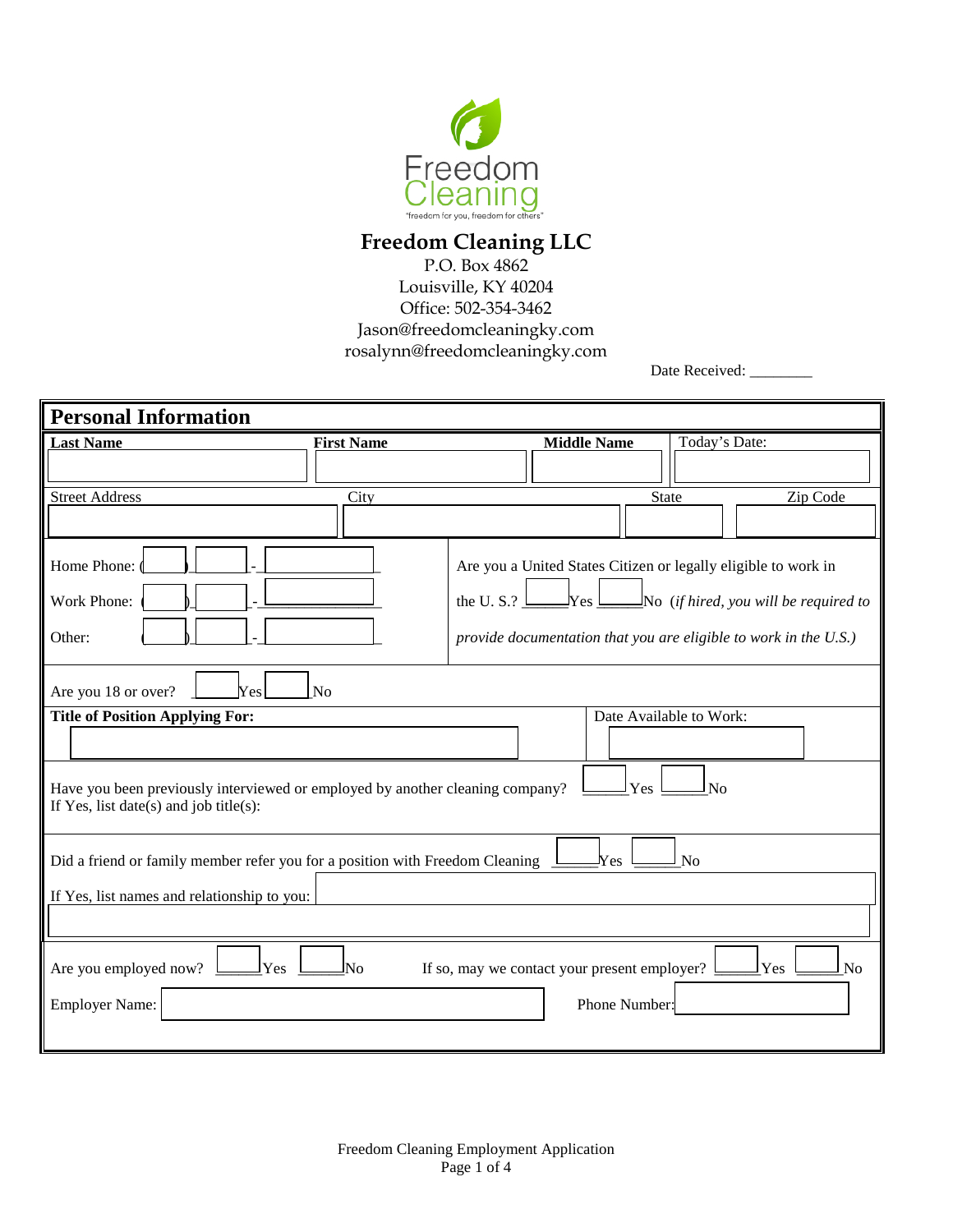| <b>Education</b>         |  |                   |                            |                |  |
|--------------------------|--|-------------------|----------------------------|----------------|--|
| <b>Name and Location</b> |  | # Years Completed | <b>Major Area of Study</b> | Degree/Diploma |  |
| <b>High School</b>       |  |                   |                            |                |  |
| College                  |  |                   |                            |                |  |
| Graduate                 |  |                   |                            |                |  |
| School                   |  |                   |                            |                |  |
| Technical                |  |                   |                            |                |  |
| or Certificate           |  |                   |                            |                |  |
| Programs                 |  |                   |                            |                |  |

| <b>Employment History</b>   |                          |                    | Please provide the following information for your previous three employers, beginning with<br>the most recent: (Please attach an additional page or include along with application a resume) |
|-----------------------------|--------------------------|--------------------|----------------------------------------------------------------------------------------------------------------------------------------------------------------------------------------------|
| Employer:                   | Dates Employed:<br>From: | To:                | Job Title:                                                                                                                                                                                   |
| Address:                    |                          |                    |                                                                                                                                                                                              |
| Telephone:                  |                          | Job Duties:        |                                                                                                                                                                                              |
| Weekly Pay<br>Start:        | Finish:                  |                    |                                                                                                                                                                                              |
| Reason for Leaving:         |                          |                    |                                                                                                                                                                                              |
| Employer:                   | Dates Employed:<br>From: | To:                | Job Title:                                                                                                                                                                                   |
| Address:                    |                          |                    |                                                                                                                                                                                              |
| Telephone:                  |                          | <b>Job Duties:</b> |                                                                                                                                                                                              |
| <b>Weekly Pay</b><br>Start: | Finish:                  |                    |                                                                                                                                                                                              |
| Reason for Leaving:         |                          |                    |                                                                                                                                                                                              |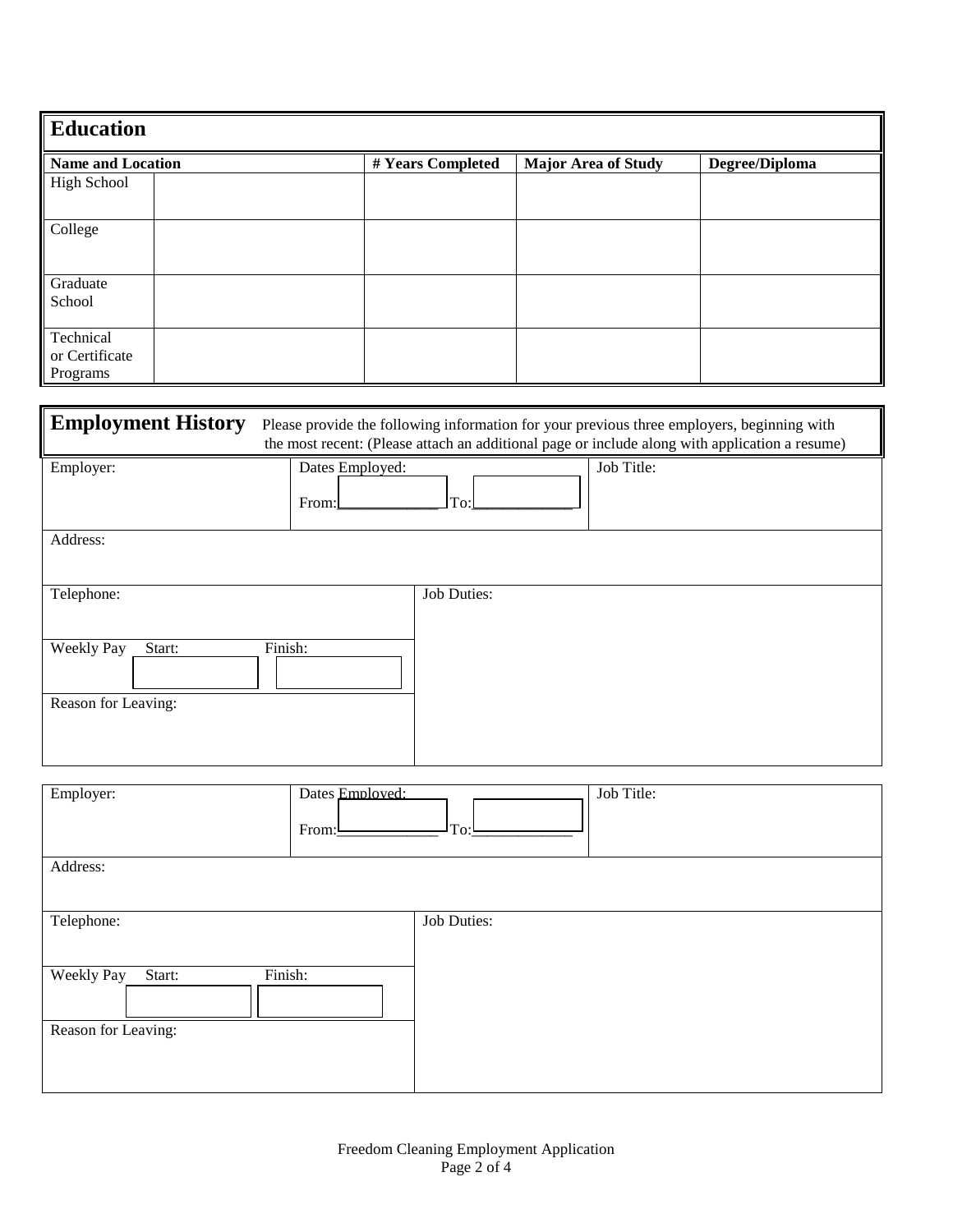| Employer:                                              | Dates Employed:<br>From: | To:         | Job Title: |
|--------------------------------------------------------|--------------------------|-------------|------------|
| Address:                                               |                          |             |            |
| Telephone:                                             |                          | Job Duties: |            |
| Finish:<br>Weekly Pay<br>Start:<br>Reason for Leaving: |                          |             |            |

Describe your qualifications for the type of employment you are seeking: (Please include skills, special training,

Please list any special awards, honors, scholarships, or offices held.

etc.)

| <b>References</b> | Please list names of supervisors, managers, or others who can comment directly on your abilities:<br>Please no family members. |         |                         |             |
|-------------------|--------------------------------------------------------------------------------------------------------------------------------|---------|-------------------------|-------------|
| Name              | Address                                                                                                                        | Phone # | Relationship/Occupation | Years Known |
|                   |                                                                                                                                |         |                         |             |
|                   |                                                                                                                                |         |                         |             |
|                   |                                                                                                                                |         |                         |             |
|                   |                                                                                                                                |         |                         |             |
|                   |                                                                                                                                |         |                         |             |
|                   |                                                                                                                                |         |                         |             |
|                   |                                                                                                                                |         |                         |             |
|                   |                                                                                                                                |         |                         |             |
|                   |                                                                                                                                |         |                         |             |